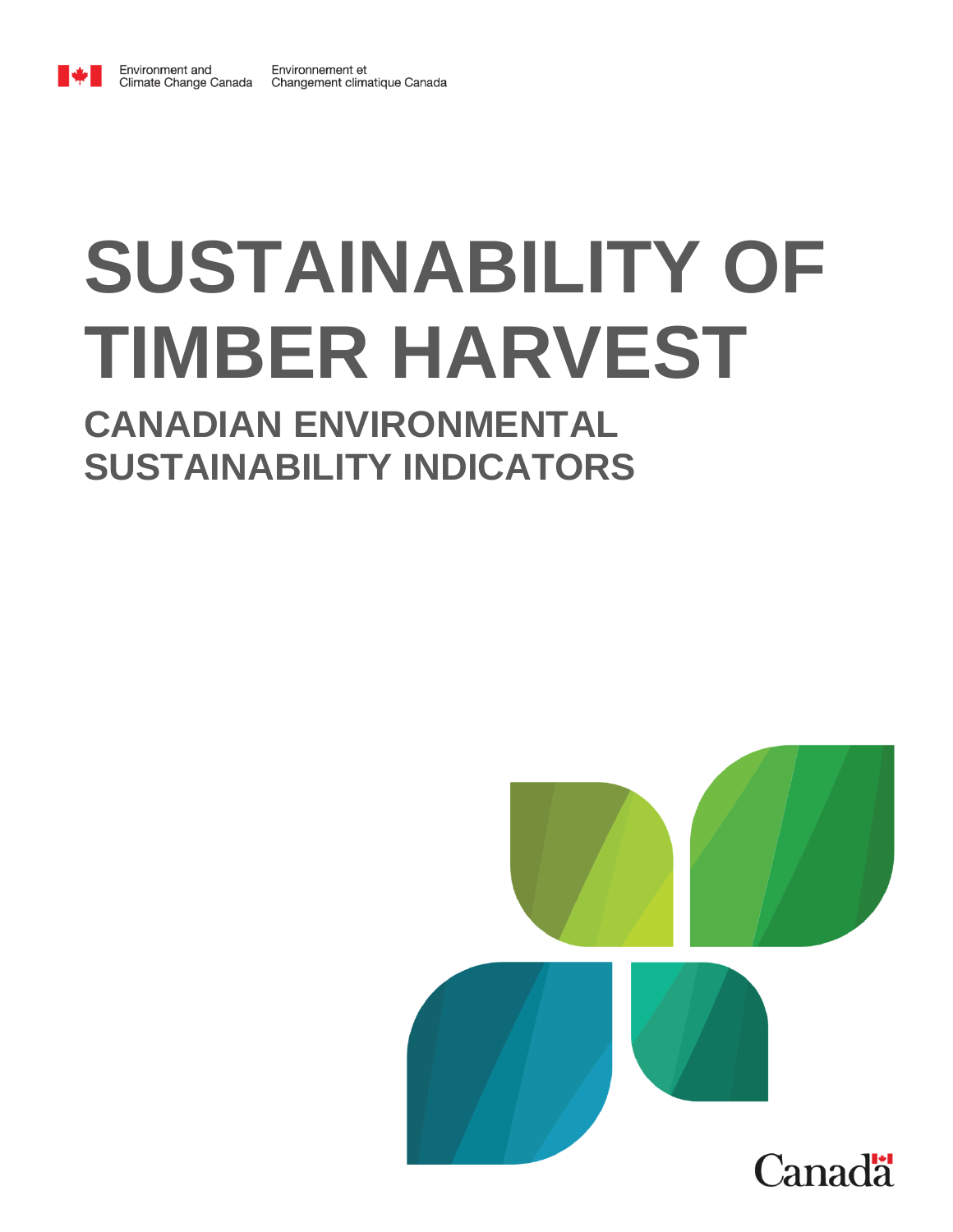**Suggested citation for this document:** Environment and Climate Change Canada (2021) Canadian Environmental Sustainability Indicators: Sustainability of timber harvest. Consulted on *Month day, year*. Available at: [www.canada.ca/en/environment-climate-change/services/environmental-indicators/sustainability](https://www.canada.ca/en/environment-climate-change/services/environmental-indicators/sustainability-timber-harvest.html)[timber-harvest.html.](https://www.canada.ca/en/environment-climate-change/services/environmental-indicators/sustainability-timber-harvest.html)

Cat. No.: En4-144/14-2021E-PDF ISBN: 978-0-660-39757-3 Project Code: EC21032.105

Unless otherwise specified, you may not reproduce materials in this publication, in whole or in part, for the purposes of commercial redistribution without prior written permission from Environment and Climate Change Canada's copyright administrator. To obtain permission to reproduce Government of Canada materials for commercial purposes, apply for Crown Copyright Clearance by contacting:

Environment and Climate Change Canada Public Inquiries Centre 12th Floor Fontaine Building 200 Sacré-Coeur Blvd Gatineau QC K1A 0H3 Telephone: 1-800-668-6767 (in Canada only) or 819-938-3860 Fax: 819-938-3318 Email: [enviroinfo@ec.gc.ca](mailto:enviroinfo@ec.gc.ca)

Photos: © Environment and Climate Change Canada

© Her Majesty the Queen in Right of Canada, represented by the Minister of Environment and Climate Change, 2021

Aussi disponible en français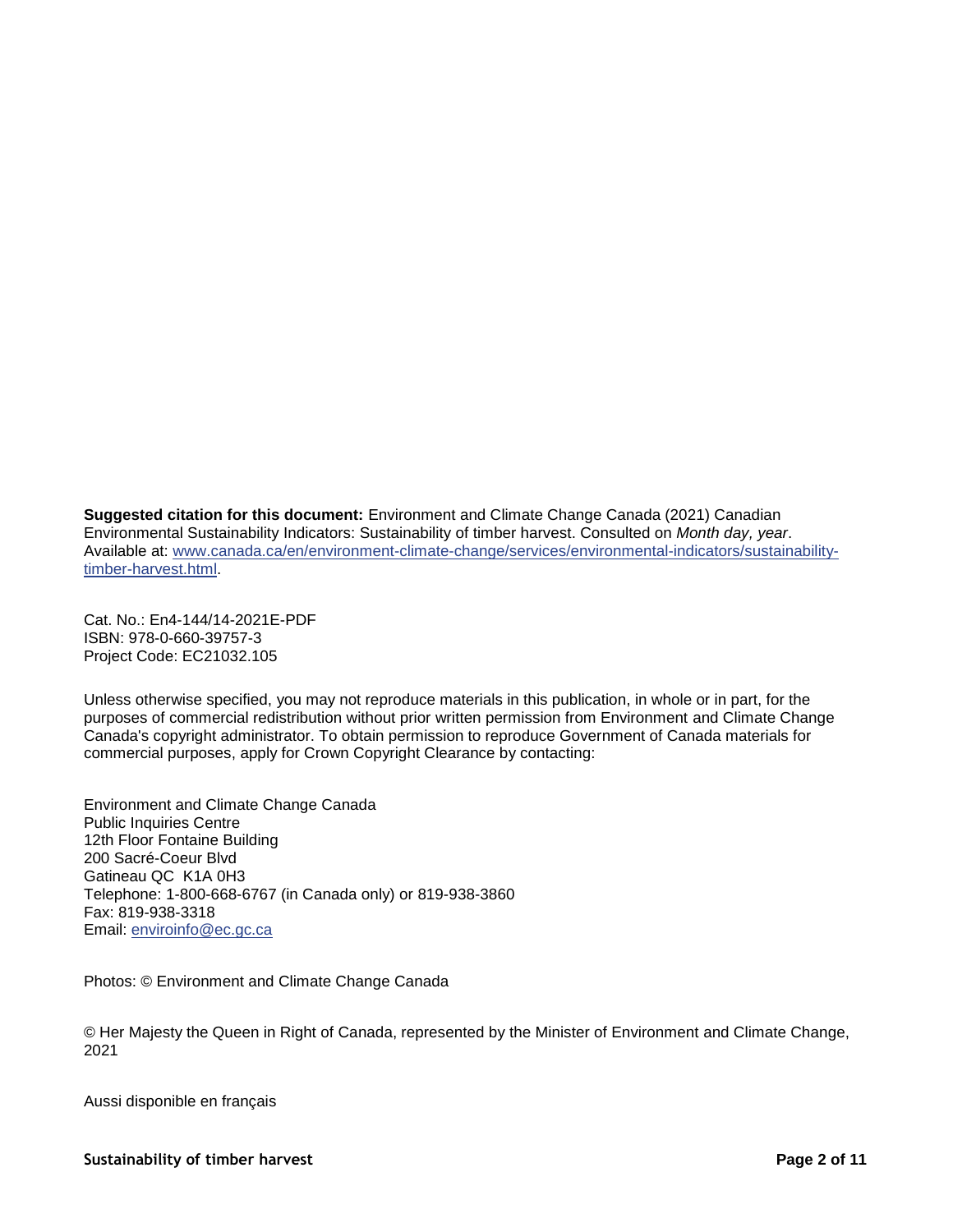# **CANADIAN ENVIRONMENTAL SUSTAINABILITY INDICATORS SUSTAINABILITY OF TIMBER HARVEST**

# October 2021

# **Table of contents**

| ي المستند المستند المستند المستند المستند المستند المستند المستند المستند المستند المستند المستند المستند المستند المستند المستند المستند المستند المستند المستند المستند المستند المستند المستند المستند المستند المستند المس |  |
|--------------------------------------------------------------------------------------------------------------------------------------------------------------------------------------------------------------------------------|--|
|                                                                                                                                                                                                                                |  |
|                                                                                                                                                                                                                                |  |
|                                                                                                                                                                                                                                |  |
|                                                                                                                                                                                                                                |  |
|                                                                                                                                                                                                                                |  |
|                                                                                                                                                                                                                                |  |
|                                                                                                                                                                                                                                |  |
|                                                                                                                                                                                                                                |  |
|                                                                                                                                                                                                                                |  |
|                                                                                                                                                                                                                                |  |
|                                                                                                                                                                                                                                |  |
|                                                                                                                                                                                                                                |  |

#### **List of Figures**

| Figure 1. Maximum sustainable wood supply and annual harvest of industrial roundwood, Canada, 1990 to |  |
|-------------------------------------------------------------------------------------------------------|--|
|                                                                                                       |  |

#### **List of Tables**

| Table A.1. Data for Figure 1. Maximum sustainable wood supply and annual harvest of industrial roundwood, |  |
|-----------------------------------------------------------------------------------------------------------|--|
|                                                                                                           |  |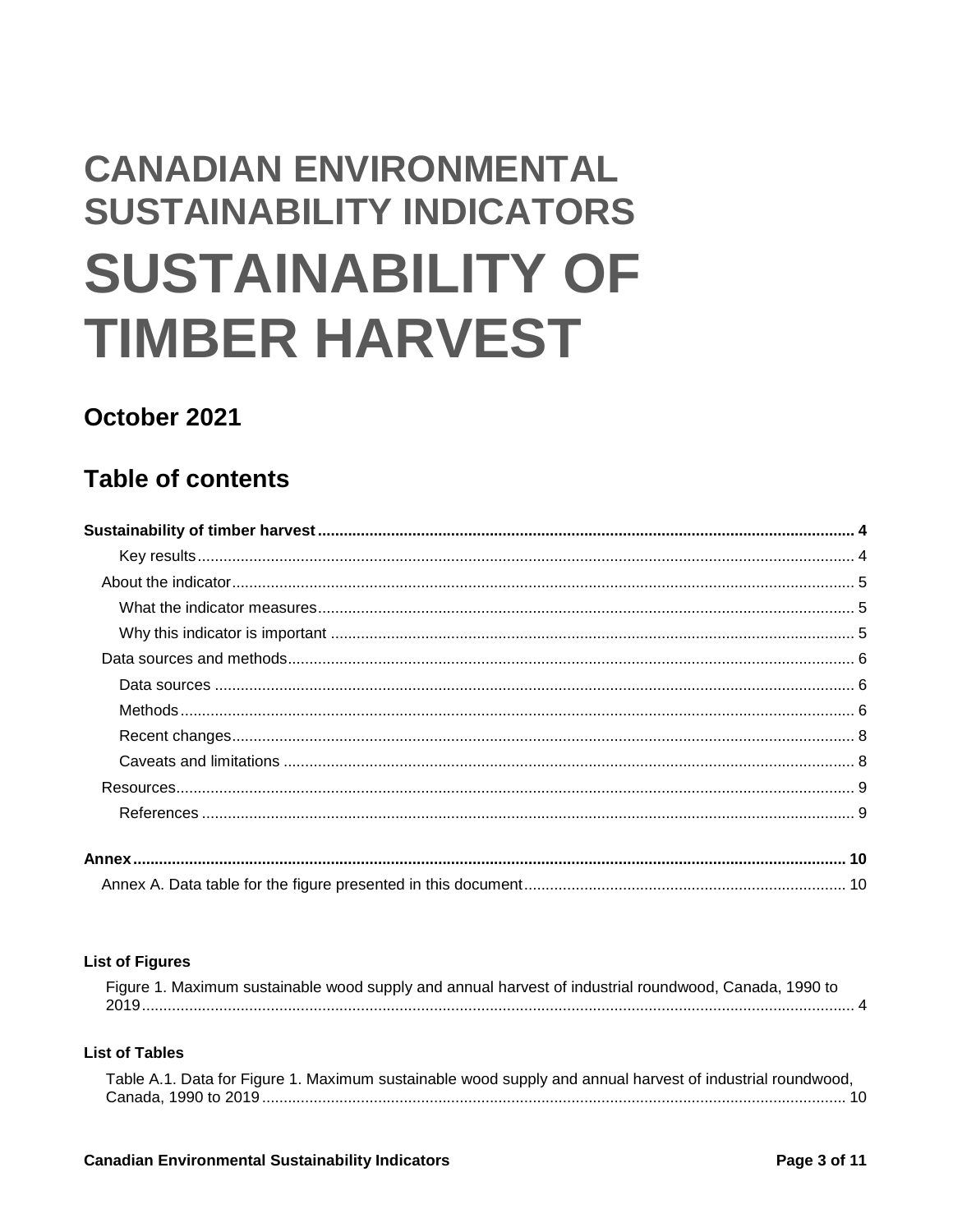# <span id="page-3-0"></span>**Sustainability of timber harvest**

About 40% of Canada's land area is covered in forests. Timber harvest is an important part of the Canadian economy. Sustainable forest management supports ecosystems and maintains the health and diversity of forests. After a forest is harvested, regeneration is required, either through natural or artificial means. In 2019, more than 570 million tree seedlings were planted.<sup>1</sup> To ensure that forests can continue to provide timber, the harvests must remain within sustainable limits. The maximum sustainable harvest is known as the sustainable wood supply. The indicator compares the amount of timber harvested with the sustainable wood supply.

#### <span id="page-3-1"></span>**Key results**

- Between 1990 and 2019, timber harvest in Canada ranged from 48% to 84% of the estimated sustainable wood supply
- Canada's wood supply has remained relatively stable between 1990 and 2009, decreasing slightly since then

#### <span id="page-3-2"></span>**Figure 1. Maximum sustainable wood supply and annual harvest of industrial roundwood, Canada, 1990 to 2019**



**Note:** Sustainable wood supply data presented are for industrial roundwood only. Source: Canadian Council of Forest Ministers (2021[\) National Forestry Database.](http://nfdp.ccfm.org/en/index.php)

The annual harvest of industrial roundwood<sup>2</sup> reached a peak of 208 million cubic metres in 2004, declined to a low of 116 million cubic metres in 2009, then increased to reach 140 million cubic metres in 2019. This pattern is the result of economic factors, such as reduced demand for Canadian lumber due to the global economic downturn and the collapse in the United States housing market, and reduced global demand for Canadian pulp and paper products.

l

<sup>1</sup> Canadian Council of Forest Ministers (2021[\) National Forestry Database, Regeneration.](http://nfdp.ccfm.org/en/data/regeneration.php) Retrieved on July 13, 2021.

<sup>&</sup>lt;sup>2</sup> Harvested industrial roundwood is intended to be delivered to a mill (for example, logs and bolts, pulpwood) and also includes poles, pilings and some fuelwood.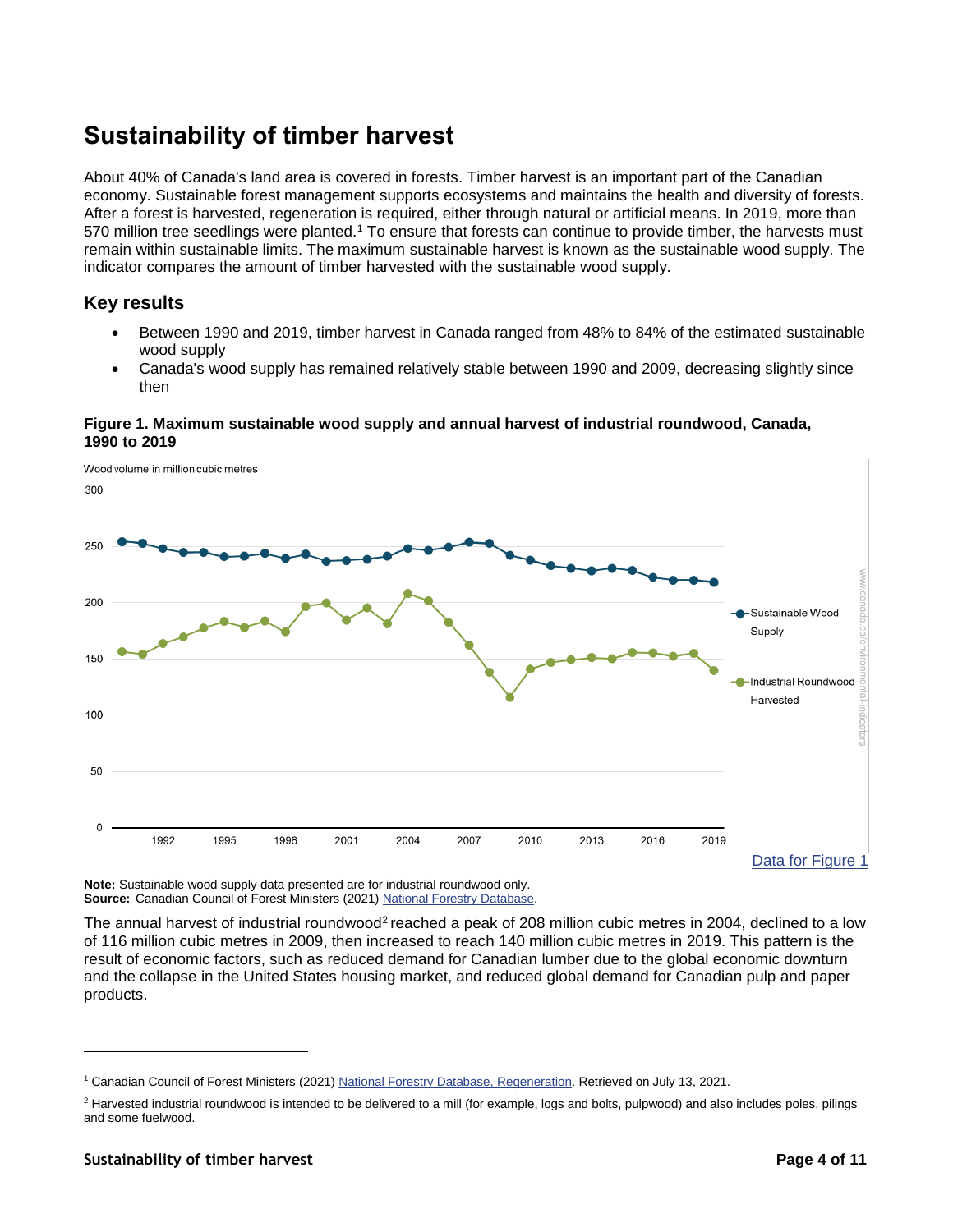Sustainable forest management means ensuring that forests provide a broad range of goods and services over the long term. Forest managers plan for harvest levels that will not affect the long-term sustainability of the forest resource. To determine the yearly level of harvest allowed, governments estimate the wood supply, which is the maximum volume of wood that can be harvested sustainably. Both the estimated wood supply and the volume of wood harvested fluctuate in response to a wide range of ecological, social and economic factors. Changes in wood supply are largely a result of adjustments in provincial forest management objectives. Comparing the amount of timber actually harvested to the estimated sustainable wood supply is one way to track forest management.

# <span id="page-4-0"></span>**About the indicator**

#### <span id="page-4-1"></span>**What the indicator measures**

This indicator compares the amount of timber harvested with the estimated wood supply.

Wood supply is the volume of timber that can be harvested from an area over a specified period of time while meeting environmental, economic and social objectives. In the indicator, wood supply refers to industrial roundwood supplies only and does not include other types of harvest.

#### <span id="page-4-2"></span>**Why this indicator is important**

Canada is committed to [sustainable forest management,](https://www.nrcan.gc.ca/our-natural-resources/forests-forestry/sustainable-forest-management/13183) which is defined as "management that maintains and enhances the long-term health of forest ecosystems for the benefit of all living things while providing environmental, economic, social and cultural opportunities for present and future generations."<sup>3</sup> The Sustainability of timber harvest indicator is one measure of the success of Canada's forest stewardship.



l

**Sustainably managed lands and forests**

This indicator tracks progress of the 2019 to 2022 [Federal Sustainable Development Strategy,](https://www.canada.ca/en/services/environment/conservation/sustainability/federal-sustainable-development-strategy.html) supporting the target: "Between now and 2022, maintain Canada's annual timber harvest at or below sustainable wood supply levels." The most recent data available shows that 139.8 million cubic metres of industrial roundwood was harvested in 2019, well below the sustainable wood supply of 218.1 million cubic metres.

In addition, the indicator contributes to the [Sustainable Development Goals of the 2030](https://www.un.org/sustainabledevelopment/) Agenda for Sustainable [Development.](https://www.un.org/sustainabledevelopment/) It is linked to Goal 15, Life on land and Target 15.2, "By 2020, promote the implementation of sustainable management of all types of forests, halt deforestation, restore degraded forests and substantially increase afforestation and reforestation globally."

The indicator also contributes towards reporting on Target 6 of the 2020 [Biodiversity Goals and Targets for](https://biodivcanada.chm-cbd.net/2020-biodiversity-goals-and-targets-canada?lang=Fr&n=9B5793F6-1)  [Canada:](https://biodivcanada.chm-cbd.net/2020-biodiversity-goals-and-targets-canada?lang=Fr&n=9B5793F6-1) "By 2020, continued progress is made on the sustainable management of Canada's forests."

<sup>3</sup> Natural Resources Canada, Canadian Forest Service (2020) Forestry [Glossary.](https://cfs.nrcan.gc.ca/terms/read/1154) Retrieved on July 13, 2021.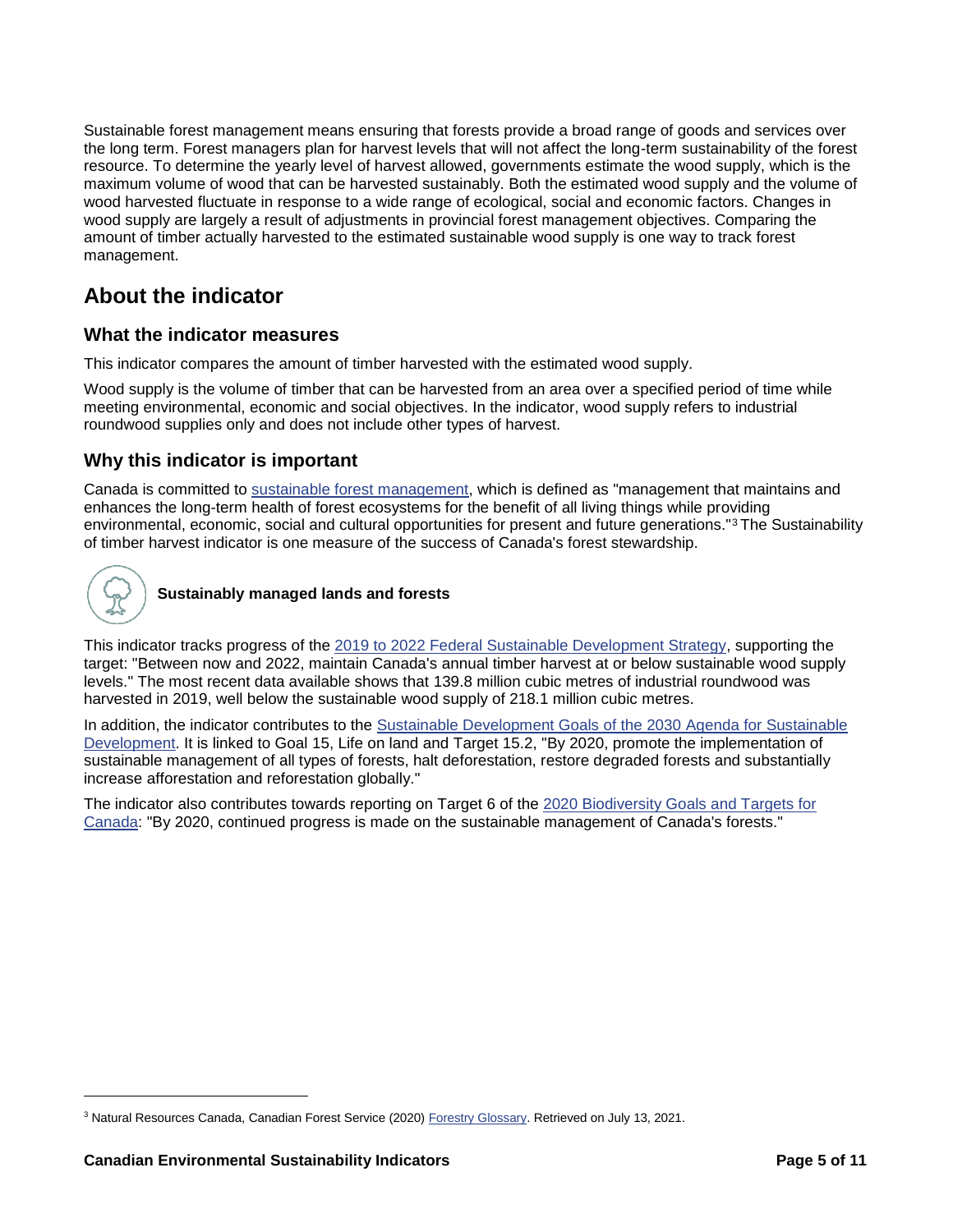## <span id="page-5-0"></span>**Data sources and methods**

#### <span id="page-5-1"></span>**Data sources**

Wood supply and harvest estimates are taken from the [National Forestry Database.](http://nfdp.ccfm.org/en/index.php) The database was mandated through the Canadian Council of Forest Ministers and is maintained by the Canadian Forest Service of Natural Resources Canada.

#### **More information**

The data contained in the National Forestry Database are provided by provincial and territorial resource management organizations<sup>4</sup> and federal government departments. In December of every year, provinces, territories and federal agencies submit data that were collected the previous year. The data are compiled and published within 6 months of submission. For example, data for 2019 were provided by the provinces, territories and federal agencies in December 2020, and totals were published in May 2021.

Canada's total area is estimated using the [Land and freshwater area, by province and territory](https://www150.statcan.gc.ca/n1/pub/11-402-x/2010000/chap/geo/tbl/tbl07-eng.htm) from Natural Resources Canada Atlas of Canada. The Canadian Forest Service uses the [National Forest](https://nfi.nfis.org/en)  [Inventory](https://nfi.nfis.org/en) to track forest area over time.

The indicator includes data from 1990 to 2019 from all provinces, Yukon and the Northwest Territories. Nunavut is excluded because it is not a National Forestry Database partner.

#### <span id="page-5-2"></span>**Methods**

The indicator compares wood supply to industrial roundwood harvest. Wood supplies from federal, provincial, territorial and private lands are summed to estimate Canada's wood supply. Similarly, Canada's industrial roundwood harvest is the volume of wood harvested from federal, provincial, territorial and private lands.

#### **More information**

Wood supply is the volume of timber that can be harvested from an area over a specified period of time while meeting environmental, economic and social objectives.<sup>5</sup> In the indicator, wood supply refers to industrial roundwood supplies only and does not include other types of harvest. Under sustainable forest management, forest managers plan for harvest levels that will not affect the long-term sustainability of forest resources.

Industrial roundwood is defined as sections of tree stems (with or without bark), logs, bolts, pulpwood, posts and pilings that are usually intended to be delivered to mills. Fuelwood (for industrial purposes) and firewood (for household use) are not part of the industrial roundwood harvest, although they contribute to the total roundwood harvest. Other forest products, such as Christmas trees, are not included.

[Forest land](http://nfdp.ccfm.org/en/glossary.php) is defined as "Areas of land where tree canopies cover more than 10% of the total area and the trees, when mature, can grow to a height of more than 5 metres. This does not include land that is predominantly urban or used for agricultural purposes."

[Other wooded land](http://nfdp.ccfm.org/en/glossary.php) is defined as "Areas of land where 1) tree canopies cover 5 to 10% of the total area and the trees, when mature, can grow to a height above 5 metres; or 2) shrubs, bushes and trees together cover more than 10% of the area. These areas include treed wetlands (swamps) and land with slow-growing and scattered trees. They do not include land that is predominantly agricultural or urban."

l

<sup>4</sup> Canadian Council of Forest Ministers (2021[\) National Forestry Database, Collaborators.](http://nfdp.ccfm.org/en/collaborators.php) Retrieved on July 13, 2021.

<sup>5</sup> Canadian Council of Forest Ministers (2021[\) National Forestry Database, Wood Supply -](http://nfdp.ccfm.org/en/data/woodsupply.php) Background. Retrieved on July 13, 2021.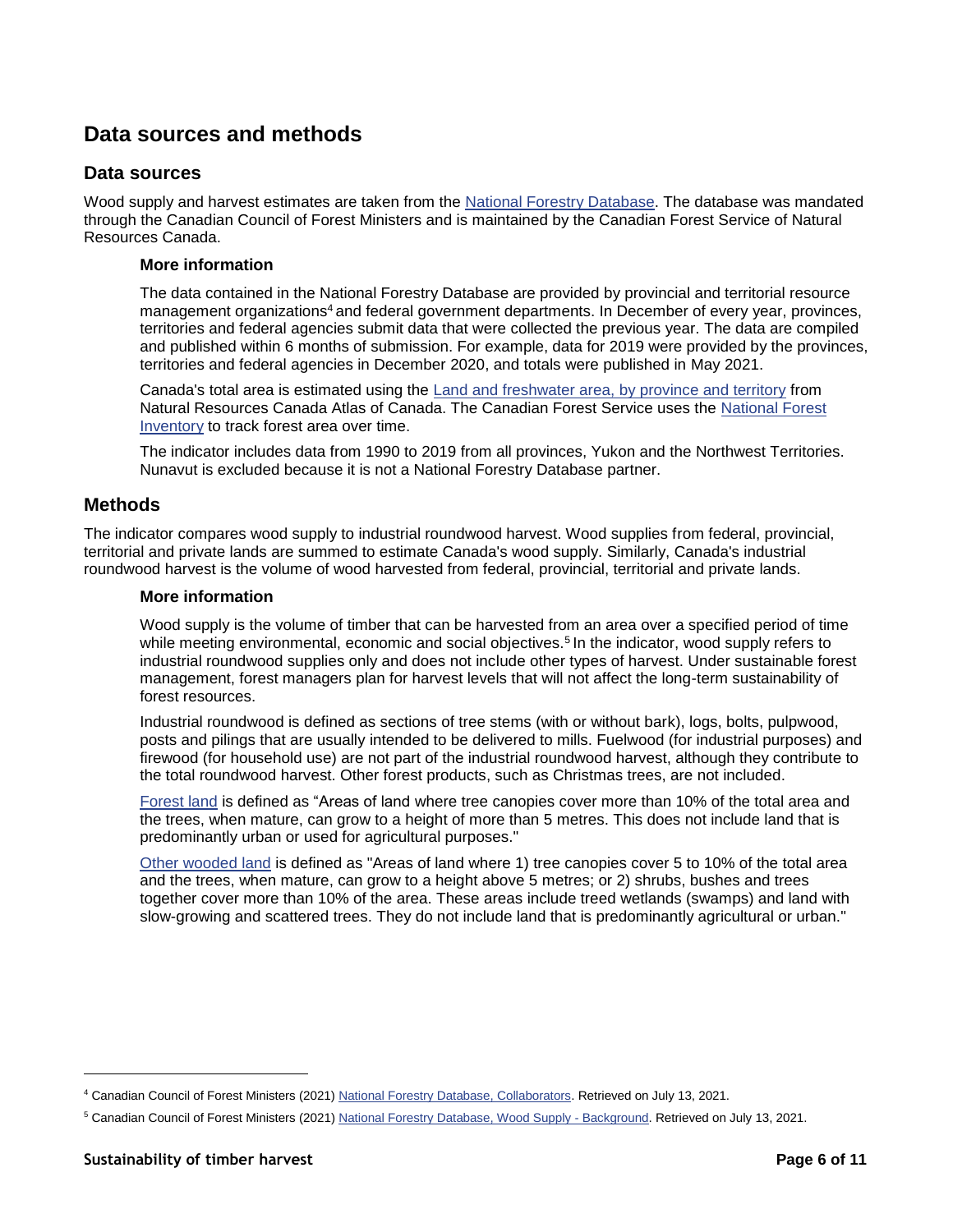#### **Wood supply estimation**

Wood supply, the volume of timber that can be harvested sustainably, is estimated for each province and territory. Wood supply levels are estimated for forests that are actively managed for timber, which are a subset of forests and other wooded land. Provincial and territorial wood supplies are summed to estimate Canada's wood supply.

Wood supply is the sum of 2 values:

1. The estimated Allowable Annual Cut (known as Allowable Annual Cut in British Columbia and as Guarantee of Supply in Quebec) for provincial Crown lands, that is, publicly owned lands under provincial jurisdiction.

The estimated Annual Allowable Cut is the volume of industrial roundwood that can be harvested sustainably each year from provincial Crown lands, as estimated by professional foresters. Provincial Crown lands make up 75%<sup>6</sup> of Canada's forest, but the percentage varies by province. Most provinces establish Annual Allowable Cuts for their Crown lands based on a policy of maintaining a non-declining future wood supply. They also consider a range of additional factors. For example, Annual Allowable Cuts may be decreased in order to maintain animal habitat, or they may be increased so that insect-damaged wood can be salvaged. The importance of individual factors to the Annual Allowable Cut varies among provinces and even among forest management areas within provinces, due to regional differences in forestry policies. Each province is responsible for the extensive rationale behind an Annual Allowable Cut determination for individual forest management areas. Additional information is available from provincial resource management organizations.<sup>7</sup> The volume of wood harvested may be above or below the Annual Allowable Cut in any one year, but it must balance out over the regulation period, which varies from 5 to 10 years depending on the jurisdiction. Annual Allowable Cuts are set based on an assessment of a wide range of ecological, social and economic factors.

2. Estimates of wood supply on federal, territorial and private lands.

Federal, territorial and private lands account for 2%, 13% and 7%, respectively, of Canada's forest land. <sup>8</sup> The remainder is municipal (0.3%), Indigenous (2%) and other (0.7%).<sup>8</sup> Wood supply estimates on federal, territorial and private lands are based on sustainable management plans (when available) or on past harvest levels. Estimation methods are not standardized and may or may not be similar to those used for the Annual Allowable Cut on provincial lands.

Because historical harvests are often used by the Canadian Forest Service to estimate wood supply, recent declines in harvest levels have led to a decreased estimate of wood supply in some jurisdictions. This does not necessarily imply a change in forest health or harvest sustainability.

#### **Industrial roundwood harvest estimations**

Canada's total industrial roundwood harvest is the sum of the following:

1. The reported industrial roundwood harvested from provincial Crown lands.

Provincial law requires harvest from provincial Crown lands to be reported and compared to the Annual Allowable Cut value for individual forest management areas. The harvest must not exceed the Annual Allowable Cut over multi-year regulation periods. However, in a given

 $\overline{a}$ 

<sup>&</sup>lt;sup>6</sup> Natural Resources Canada, Canadian Forest Service (2020[\) The State of Canada's Forests. Annual Report 2020.](https://www.nrcan.gc.ca/our-natural-resources/forests-forestry/state-canadas-forests-report/16496) Retrieved on July 13, 2021.

<sup>7</sup> Canadian Council of Forest Ministers (2021[\) National Forestry Database, Collaborators.](http://nfdp.ccfm.org/en/collaborators.php) Retrieved on July 13, 2021.

<sup>&</sup>lt;sup>8</sup> Canadian Council of Forest Ministers (2021[\) National Forestry Database, Wood Supply -](http://nfdp.ccfm.org/en/data/woodsupply.php) Background. Retrieved on July 13, 2021.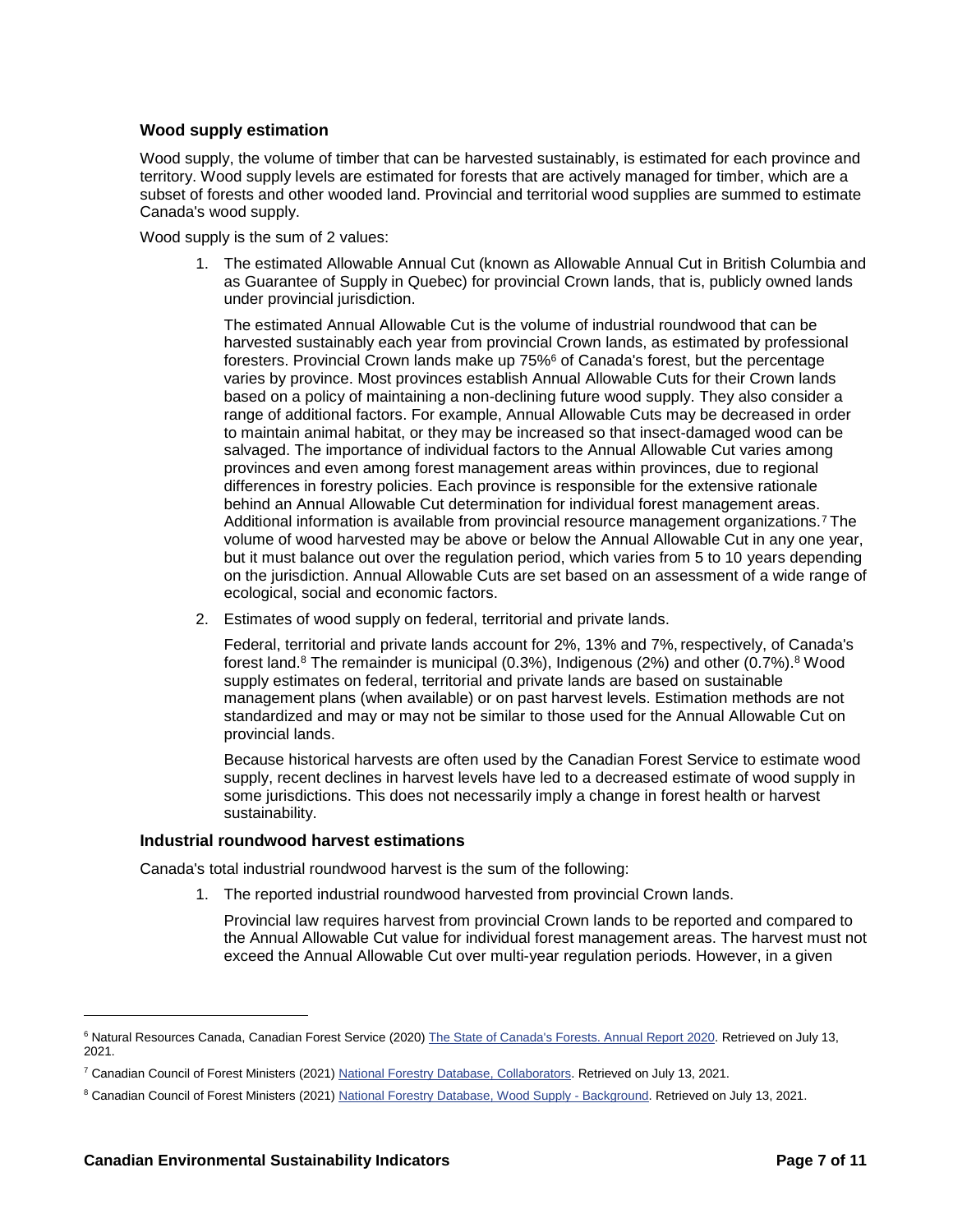year, the volume harvested may vary by as much as 50%, depending on a range of social, economic and environmental factors.

2. The estimated industrial roundwood harvested from federal, territorial and private lands.

Because there is generally no legislated mechanism to report the volume harvested on these lands, it is estimated by either provincial or federal forest authorities located in that jurisdiction. Harvest from federal, territorial and private lands is not regulated, meaning that harvesters are not required to compare their harvest to a sustainable level.

#### <span id="page-7-0"></span>**Recent changes**

Minor adjustments to data from previous years continue to be made as source data are revised and updated.

#### <span id="page-7-1"></span>**Caveats and limitations**

National figures can mask variability between areas. In some cases, figures are either unavailable or too small to be expressed or included in the national aggregate values.

#### **More information**

National aggregation can mask Crown harvests above or below the Annual Allowable Cut in individual provinces. Similarly, the provincial aggregates can mask variability among management areas. If harvesting above the Annual Allowable Cut occurs in a portion of a regulation period, it may be balanced at another time or location in such a way that the overall Annual Allowable Cut of the regulation period is not exceeded.

Detailed caveats on the quality or completeness of annual data from individual provinces and territories, including explicit indications of which data are estimates, can be found in the [National Forestry Database.](http://nfdp.ccfm.org/en/index.php)

Annual Allowable Cuts are calculations of the sustainable wood supply on Crown lands established by professional foresters with the objective of maintaining sustainable wood supplies over long periods. Annual Allowable Cut calculations use sophisticated growth models and scientific data to help estimate future wood supply and take into consideration fluctuating social, economic or environmental factors.

A large percentage of forest land in Atlantic Canada is privately owned. In New Brunswick, 48%<sup>9</sup> of forest land is private, while 66%<sup>10</sup> is private in Nova Scotia, 88%<sup>11</sup> is private in Prince Edward Island and in Newfoundland and Labrador, only 4%<sup>12</sup> of the forest land is private. Because of the high percentage of private land in Atlantic Canada, provincial agencies that determine Annual Allowable Cuts must also assess the potential timber supply on private land. Because private woodlots are not regulated by legislation, there is uncertainty associated with this portion of the wood supply equation. However, as the Atlantic region accounts for only about 8% of Canada's total wood supply, the uncertainty on a national scale is small.

The Canadian Forest Service wood supply estimates for private lands are often based solely on the average of past harvests, which are generally unregulated. Although estimates are provided, it is difficult to be certain whether harvesting on those lands is sustainable.

The Canadian Environmental Sustainability Indicators (CESI) program uses the total land area of Canada to calculate the proportion of the country covered by forest. Canada's National Forest Inventory also reports that an additional 8% of Canada's land is covered by other land with tree cover and other wooded  $land.<sup>13</sup>$ 

l

<sup>9</sup> SGS Belgium S.A. (2018) [Forest Sustainability in the province of New Brunswick, Canada](http://www.laborelec.com/wp-content/uploads/2020/03/SGS-Forest-sustainability-in-New-Brunswick-2018.pdf) (PDF; 1.85 MB). Retrieved on July 13, 2021.

<sup>10</sup> SGS Belgium S.A. (2014[\) Forest Sustainability in the province of Nova Scotia, Canada](http://www.laborelec.com/wp-content/uploads/2020/03/SGS-Forest_sustainability_in_Nova_Scotia-OCT2014.pdf) (PDF; 2.59 MB). Retrieved on July 13, 2021.

<sup>&</sup>lt;sup>11</sup> Government of Prince Edward Island (2019) [Public Lands.](https://www.princeedwardisland.ca/en/information/environment-water-and-climate-change/public-lands) Retrieved on July 13, 2021.

<sup>&</sup>lt;sup>12</sup> SGS Belgium SA/NV (2018[\) Forest Sustainability in the province of Newfoundland and Labrador, Canada](http://www.laborelec.com/wp-content/uploads/2020/03/SGS-Forest-sustainability-in-Newfoundland-and-Labrador-2018.pdf) (PDF; 1.53 MB). Retrieved on July 13, 2021.

<sup>&</sup>lt;sup>13</sup> Canada's National Forest Inventory (2021) [Area of forest and non-forest land in Canada.](https://nfi.nfis.org/resources/general/summaries/t1/en/CA/html/CA_T4_FOR_AREA_en.html) Retrieved on July 13, 2021.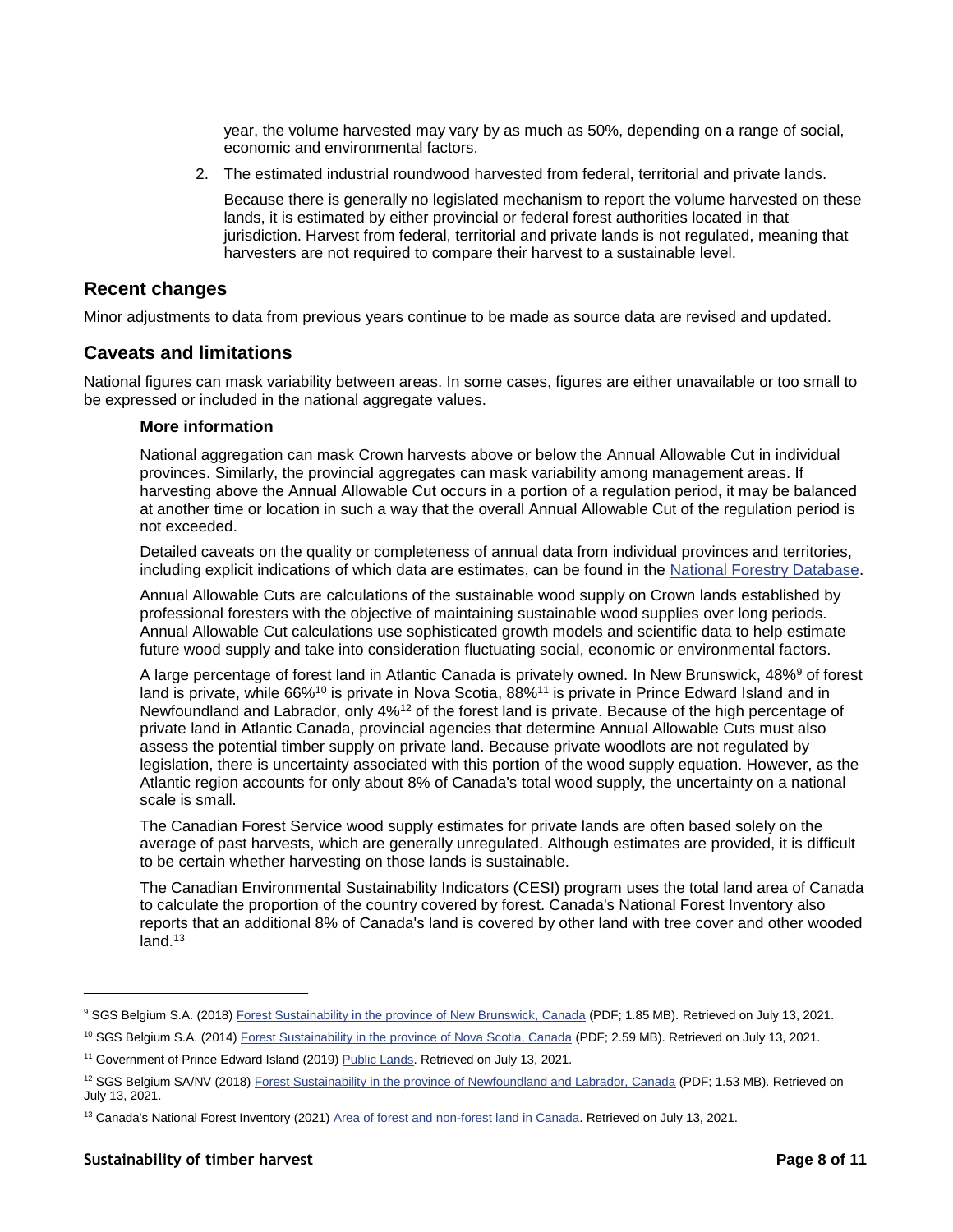# <span id="page-8-0"></span>**Resources**

#### <span id="page-8-1"></span>**References**

Canadian Council of Forest Ministers (2021) [National Forestry Database.](http://nfdp.ccfm.org/en/index.php) Retrieved on July 13, 2021.

Canadian Council of Forest Ministers (2021) [National Forestry Database, Collaborators.](http://nfdp.ccfm.org/en/collaborators.php) Retrieved on July 13, 2021.

Canadian Council of Forest Ministers (2021) [National Forestry Database, Wood Supply -](http://nfdp.ccfm.org/en/data/woodsupply.php) Background. Retrieved on July 13, 2021.

Canada's National Forest Inventory (2016) [Canada's National Forest Inventory.](https://nfi.nfis.org/en/) Retrieved on July 13, 2021.

Canada's National Forest Inventory (2021) [Area of forest and non-forest land in Canada.](https://nfi.nfis.org/resources/general/summaries/t1/en/CA/html/CA_T4_FOR_AREA_en.html) Retrieved on July 13, 2021.

Government of Prince Edward Island (2019) [Public Lands.](https://www.princeedwardisland.ca/en/information/environment-water-and-climate-change/public-lands) Retrieved on July 13, 2021.

Natural Resources Canada (2017) [Forestry in Canada.](https://www.nrcan.gc.ca/forests/canada/13161) Retrieved on July 13, 2021.

Natural Resources Canada (2019) [Sustainable forest management.](https://www.nrcan.gc.ca/our-natural-resources/forests-forestry/sustainable-forest-management/13183) Retrieved on July 13, 2021.

Natural Resources Canada (2020) [Criteria and indicators of sustainable forest management in Canada, National](https://cfs.nrcan.gc.ca/publications?id=26366)  [Status 2005.](https://cfs.nrcan.gc.ca/publications?id=26366) Retrieved on July 13, 2021.

Natural Resources Canada (2020) Forestry [Glossary.](https://cfs.nrcan.gc.ca/terms/read/1154) Retrieved on July 13, 2021.

Natural Resources Canada (2020) [Forests and forestry.](https://www.nrcan.gc.ca/our-natural-resources/forests/13497) Retrieved on July 13, 2021.

Natural Resources Canada (2020) [The State of Canada's Forests. Annual Report 2020.](https://cfs.nrcan.gc.ca/publications?id=40219&lang=en_CA) Retrieved on July 13, 2021.

SGS Belgium S.A. (2014) [Forest Sustainability in the province of Nova Scotia, Canada](http://www.laborelec.com/wp-content/uploads/2020/03/SGS-Forest_sustainability_in_Nova_Scotia-OCT2014.pdf) (PDF; 2.59 MB). Retrieved on July 13, 2021.

SGS Belgium S.A. (2018) [Forest Sustainability in the province of New Brunswick, Canada](http://www.laborelec.com/wp-content/uploads/2020/03/SGS-Forest-sustainability-in-New-Brunswick-2018.pdf) (PDF; 1.85 MB). Retrieved on July 13, 2021.

SGS Belgium SA/NV (2018) [Forest Sustainability in the province of Newfoundland and Labrador, Canada](http://www.laborelec.com/wp-content/uploads/2020/03/SGS-Forest-sustainability-in-Newfoundland-and-Labrador-2018.pdf) (PDF; 1.53 MB). Retrieved on July 13, 2021.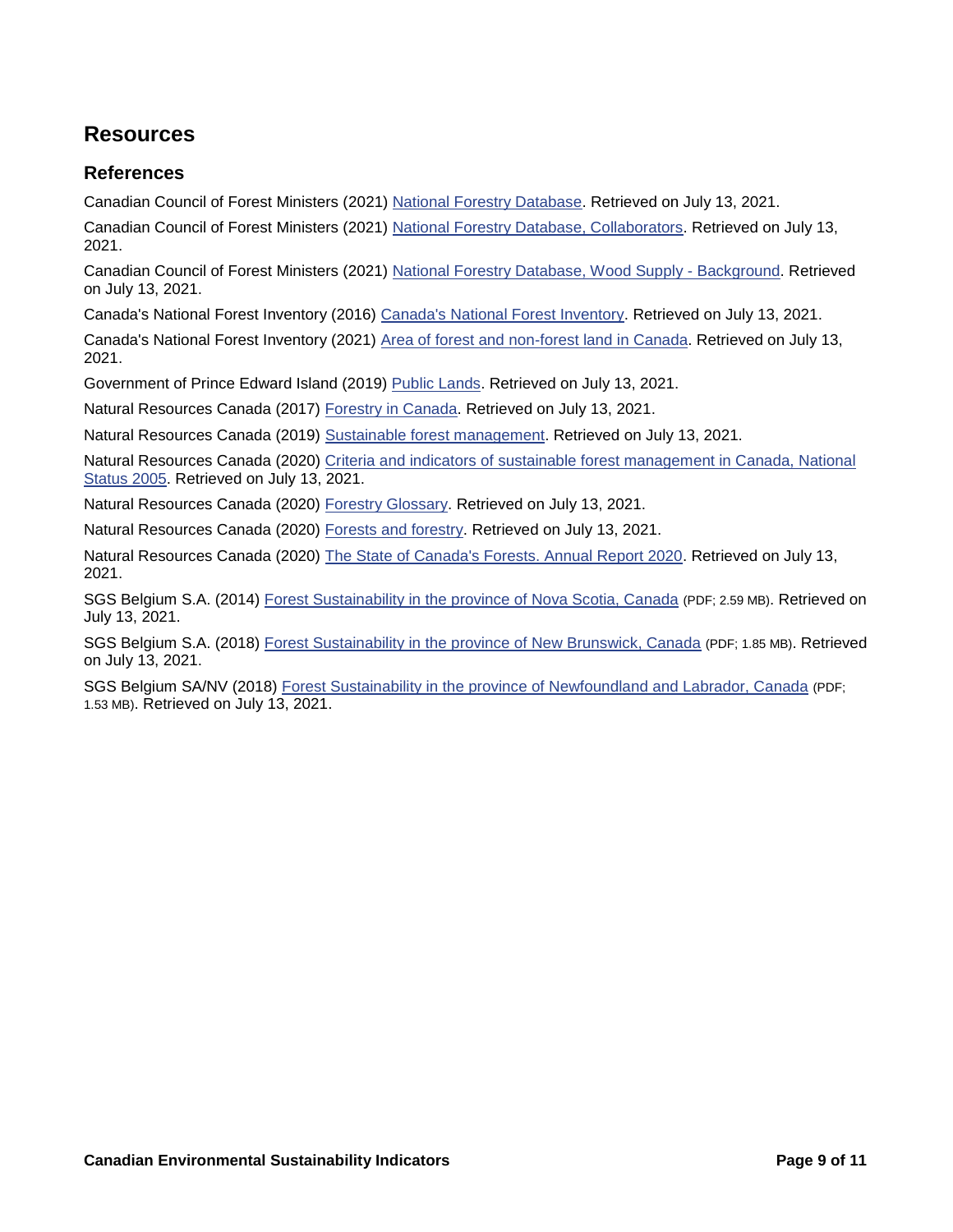# <span id="page-9-0"></span>**Annex**

### <span id="page-9-1"></span>**Annex A. Data table for the figure presented in this document**

<span id="page-9-2"></span>**Table 1.1. Data for [Figure 1. Maximum sustainable wood supply and annual harvest of industrial](#page-3-2)  [roundwood, Canada, 1990](#page-3-2) to 2019**

| Year | <b>Sustainable wood</b><br>supply<br>(million cubic metres) | <b>Industrial</b><br>roundwood<br>harvested<br>(million cubic metres) | <b>Industrial roundwood</b><br>harvested as a<br>proportion of wood<br>supply<br>(percentage) | <b>Total roundwood</b><br>harvested<br>(million cubic metres) |
|------|-------------------------------------------------------------|-----------------------------------------------------------------------|-----------------------------------------------------------------------------------------------|---------------------------------------------------------------|
| 1990 | 254.3                                                       | 156.4                                                                 | 62                                                                                            | 162.6                                                         |
| 1991 | 252.7                                                       | 154.2                                                                 | 61                                                                                            | 160.9                                                         |
| 1992 | 248.0                                                       | 163.7                                                                 | 66                                                                                            | 170.1                                                         |
| 1993 | 244.5                                                       | 169.6                                                                 | 69                                                                                            | 176.0                                                         |
| 1994 | 244.8                                                       | 177.4                                                                 | 72                                                                                            | 183.3                                                         |
| 1995 | 240.8                                                       | 183.2                                                                 | 76                                                                                            | 188.5                                                         |
| 1996 | 241.3                                                       | 177.9                                                                 | 74                                                                                            | 183.4                                                         |
| 1997 | 243.7                                                       | 183.6                                                                 | 75                                                                                            | 188.7                                                         |
| 1998 | 239.2                                                       | 173.9                                                                 | 73                                                                                            | 177.0                                                         |
| 1999 | 243.0                                                       | 196.7                                                                 | 81                                                                                            | 199.6                                                         |
| 2000 | 236.7                                                       | 199.5                                                                 | 84                                                                                            | 202.4                                                         |
| 2001 | 237.4                                                       | 184.4                                                                 | 78                                                                                            | 187.3                                                         |
| 2002 | 238.6                                                       | 195.4                                                                 | 82                                                                                            | 198.2                                                         |
| 2003 | 241.1                                                       | 181.4                                                                 | 75                                                                                            | 184.3                                                         |
| 2004 | 248.1                                                       | 208.1                                                                 | 84                                                                                            | 210.9                                                         |
| 2005 | 246.4                                                       | 201.3                                                                 | 82                                                                                            | 205.7                                                         |
| 2006 | 249.3                                                       | 182.5                                                                 | 73                                                                                            | 185.4                                                         |
| 2007 | 253.6                                                       | 162.1                                                                 | 64                                                                                            | 165.9                                                         |
| 2008 | 252.5                                                       | 138.3                                                                 | 55                                                                                            | 141.4                                                         |
| 2009 | 242.0                                                       | 115.8                                                                 | 48                                                                                            | 118.9                                                         |
| 2010 | 237.7                                                       | 141.0                                                                 | 59                                                                                            | 144.3                                                         |
| 2011 | 232.7                                                       | 147.0                                                                 | 63                                                                                            | 150.7                                                         |
| 2012 | 230.6                                                       | 149.3                                                                 | 65                                                                                            | 153.2                                                         |
| 2013 | 228.0                                                       | 151.1                                                                 | 66                                                                                            | 155.6                                                         |
| 2014 | 230.6                                                       | 150.1                                                                 | 65                                                                                            | 154.9                                                         |
| 2015 | 228.5                                                       | 155.6                                                                 | 68                                                                                            | 160.1                                                         |
| 2016 | 222.3                                                       | 155.2                                                                 | 70                                                                                            | 157.2                                                         |
| 2017 | 219.9                                                       | 152.4                                                                 | 69                                                                                            | 154.0                                                         |
| 2018 | 219.9                                                       | 154.9                                                                 | 70                                                                                            | 156.6                                                         |
| 2019 | 218.1                                                       | 139.8                                                                 | 64                                                                                            | 142.2                                                         |

**Note:** Sustainable wood supply data presented are for industrial roundwood only. The total roundwood harvested column includes harvest of industrial roundwood, fuelwood and firewood.

**Source:** Canadian Council of Forest Ministers (2021[\) National Forestry Database.](http://nfdp.ccfm.org/en/index.php)